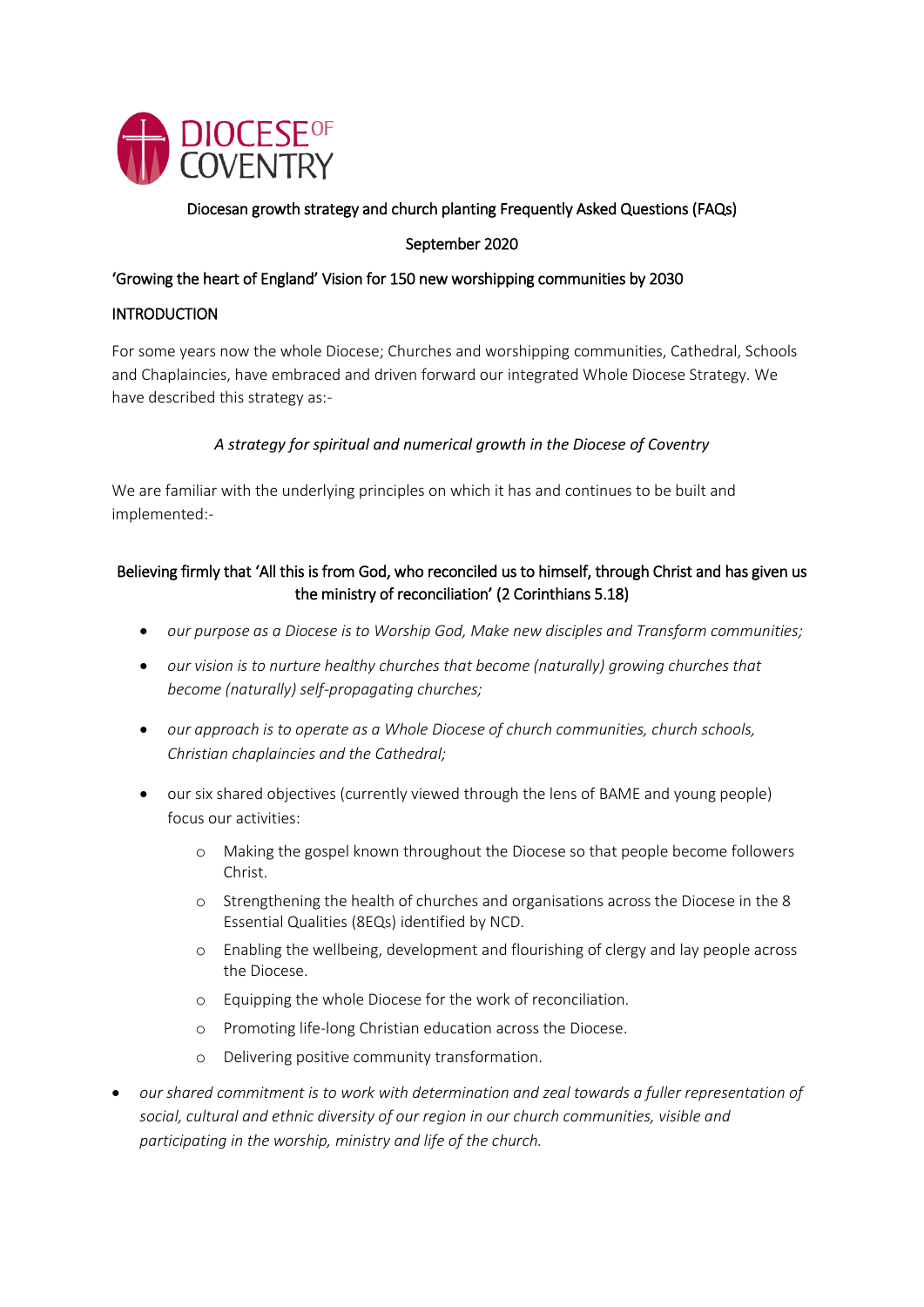# Built on this foundation, our new mission objective is to launch 150 new worshipping communities across the diocese by 2030.

Within our strategy for Church growth and Church planting, there is a specific re-focusing on growing the church in city and urban areas and estates within our wider strategy through church re-vitalisation plants and fresh expressions of church.

Community transformation, evangelism and growing disciples who express faith in every sphere of life are integral to our vison for mission and growth.

#### 1. How is our strategy developing?

As noted above, our Diocesan objective for growth is rooted in a long-term investment in the development of healthy churches using the Natural Church Development principles (NCD) and the Eight Essential Qualities.

Healthy churches are naturally growing churches that we want to become naturally selfpropagating churches. Our developing strategy seeks to build on this work, in an attitude of faithfilled, prayerful adventure.

We will continue resourcing 'healthy church' now with a specific focus on a particular (target) group of parishes / benefices that actively participate with the 8EQs, along with a number of other churches that do not currently engage with 8EQs but have potential for growth or are in communities where there is great mission potential and need.

To grow toward our objective of 150 new worshipping communities, 6 Regional Mission Hub Churches Hubs (with additional Associate leader investment in each), will partner with our target group of churches / parishes to facilitate and enable contextually sensitive mission and growth. Our City centre resource church, St Marks, will be an additional resource with a specific emphasis on church planting in city and urban areas and estates. In addition, St. Marks are building capacity and a developing a wider resourcing vision to support other church planting opportunities in other parts of our diocese, outside of the City.

Our Mission Hub churches and Resource church will be served and supported by our centrally based re-structured resource team based in the Diocesan Office.

We will seek to serve and bless our communities, being intentional about going for numerical growth, making disciples who make disciples. The good news of Jesus Christ who brings release to the captive, good news to the poor, and the message of God's favour will be at the heart of our vision to be agents of transformation in our communities.

Our Diocesan growth strategy will be resourced by fostering more vocations, innovative 'mission led' deployment of clergy and licensed lay ministers, developing local mission and ministry teams, investing in training resources (including online mission and ministry learning resources via our Equip on-line learning platform).

To grow toward our vision of 150 new worshipping communities, a particular emphasis of the role of mission hub churches will be the enabling of new congregations / worship communities / church plants – Our expectation is that a large proportion of churches engaging with this additional focused enabling will be those who are already utilising Healthy church 8 EQ resource.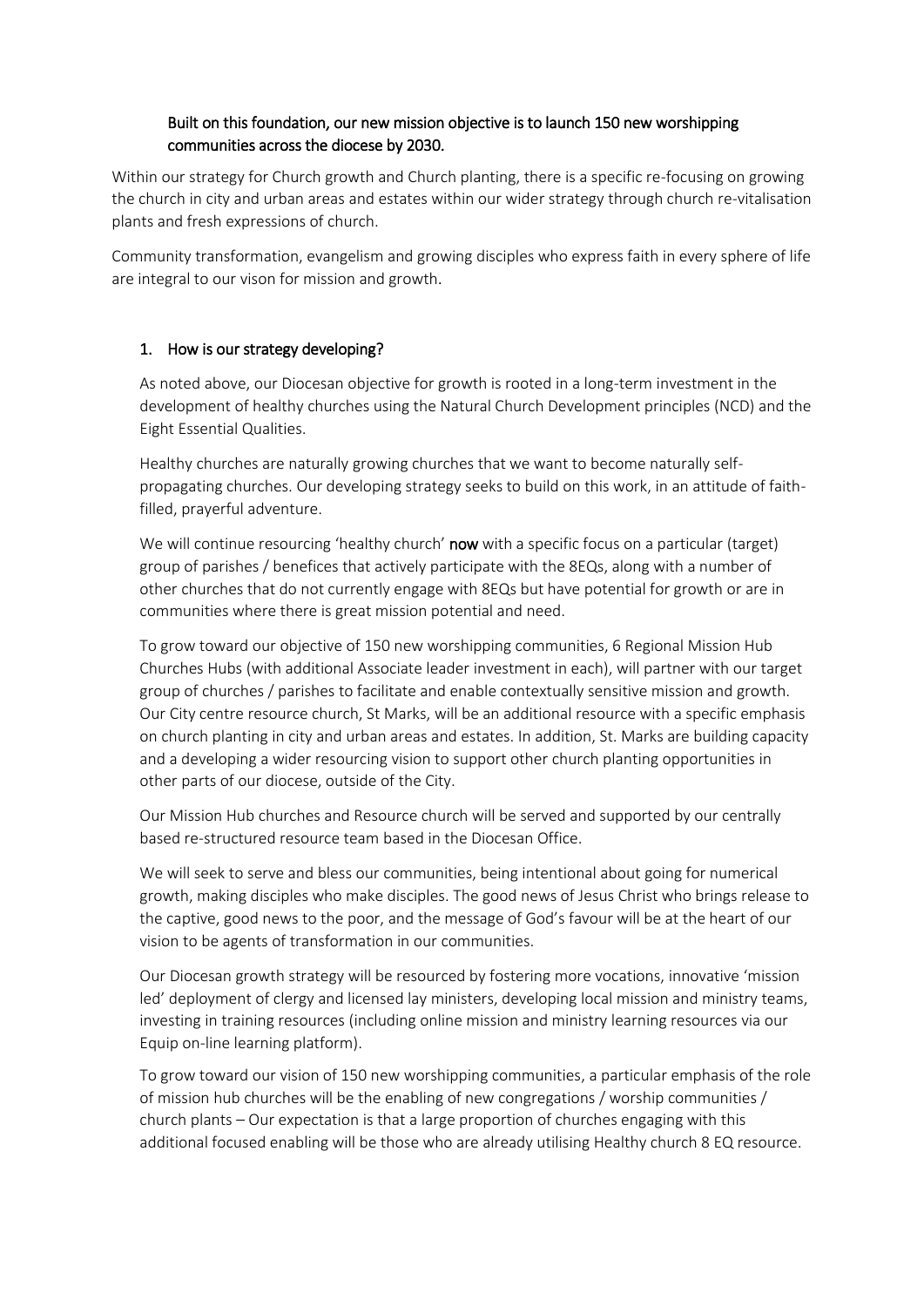Our integrated strategy for 'church planting' will include initiating new church communities (church plants) in areas of new housing, urban estates, and in other developed communities where mission potential exists.

There will be a particular emphasis on areas of high deprivation and urban areas, seeking funding via Strategic Developments made available for mission re-vitalisation in such contexts.

#### 2. Are we creating 150 new parishes?

#### No.

We will resource our parishes across the diocese to grow new congregations in the parish. This might be a new worship service that is particularly suitable for those with little previous contact with church, or an all age worship service. This might be in the parish church, a church hall or in the local school, or other venues. Some of these might be described as a fresh or new expression of church (see below for more information). Essentially, these new congregations or worshipping communities will be another but distinct part of the local church family. In some areas of major new housing development, there might be a need to start a new church and explore whether that would be a sister church within an existing parish or a new parish.

#### 3. Will we continue to use Healthy church resources?

We greatly value our NCD (church health) data and the experience and support gained by the healthy churches team over a number of years. Our data shows that prior to the pandemic, churches across the diocese had improved by an average of 7 points between 1st and current surveys. The two groups of churches that have gained the most from NCD are those that had poor health at the start of the process and those that re-surveyed frequently. Our data also indicates some churches could best be described as compliant in the way they have engaged with NCD but there are still plenty that are enthusiastic about the approach and find it helpful.

With the ending of the Accelerate project in sight, and the consequent reduction in funding for our healthy churches work, besides the varying degrees of engagement in the process, we have decided to strengthen the health of our churches in a more targeted way. We are focussing our resources, primarily, on those churches that are clearly following the NCD cycle; repeating surveys regularly, setting action points to address their minimum factor and forming small teams to ensure that action points are followed through. We will continue to support churches that wish to apply healthy church principles if they are committed to the NCD process. NCD tools for developing congregational goals, empowering leaders and changing church culture will continue to be available to all churches. Those churches that don't have a history of deep engagement in NCD principles can still benefit from our Mission Development Mornings which are available to every parish – 32 parishes have undertaken these in the last two years.

We are committed to using our experience and what we have learnt about healthy church principles to support the growth of new and emerging church communities.

We will still be making good use of our experience with Natural Church Development / Healthy Church tools and resourcing this centrally. However, we recognize that some churches do not engage with this process as evidenced by the increasing time intervals between successive surveys, and feedback that it is about compliance rather than engagement for health and growth.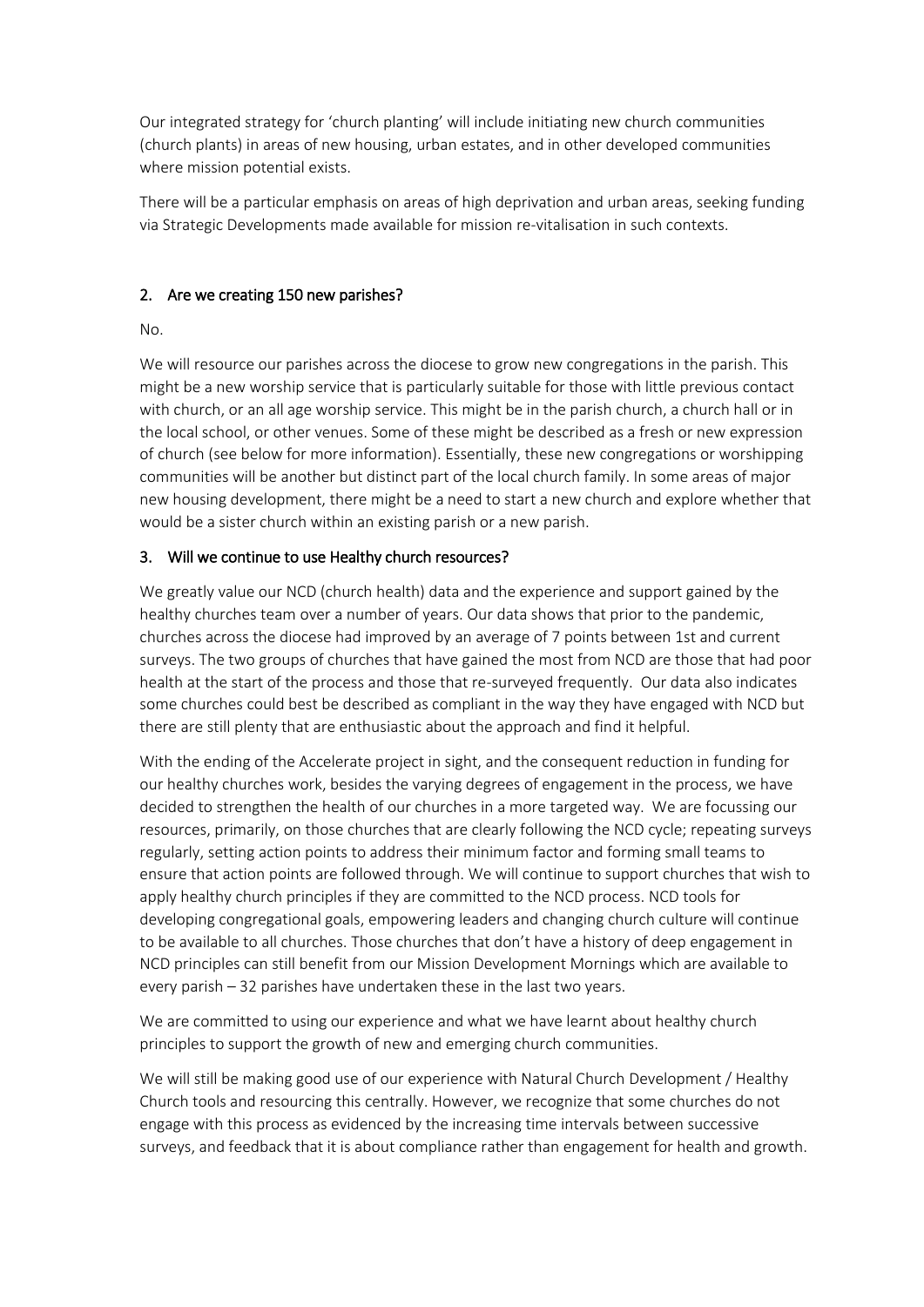As we start to grow new churches, based on principles of church health, we expect that at an appropriate point in their life they will want to make good use of our Healthy Church support and experience.

Our expectation is also that churches not making use of Healthy Church resources will still be eager to make use of the enabling work that will flow from the Hub churches across the diocese.

(We recognise there will be some churches that will not seek to engage for a variety of reasons with any enabling resource that we currently offer or will make available in the future.)

#### 4. How shall we increase the diversity of our congregations?

Bishop John leads our race equality steering group. A key aspect of the work of this group is to challenge and provide leadership on increasing the number of vocations for leadership both lay and ordained from our parishes, and in the recruitment of BAME leaders to existing posts in the diocese. There is real commitment to work with determination and zeal towards a fuller representation of social, cultural and ethnic diversity of our region in our church communities, visible and participating in the worship, ministry and life of the church. We will be recruiting an intercultural mission enabler to help our shared vision become a reality.

#### 5. What is a new worshipping community or a church plant?

This term can embrace a wide number of expressions of church or congregation! It can be confusing.

New worshipping communities vary in size, context and church tradition. Examples include establishing a missional community in a home (A Small group with an intention to seed a new missional community in a village or estate), 'planting' a new congregation into an estate, revitalising an existing parish church, reopening a closed church, building a new church in a new residential community and starting a new congregation to reach a different group of people

Fresh expressions of church – this term has been use for almost twenty years now and refers to types of church that do not normally fit into traditional or inherited styles of church or worship – some better known examples of this are Messy Church, café churches, church in a pub, churches meeting on the beach, Tube Station is a well-known fresh expression of church for surfers and beach lovers, at Polzeath, Cornwall

Of those worshipping in fresh expressions, around 55+% have had no previous contact with church, 25-30% used to go to church but had stopped (de-churched) and the rest also worship in local parish church in other services too.

It is important to note that the number of people worshipping in so called 'Fresh Expressions' is equivalent to the average number of worshipper in a diocese! They reach new people and encourage returners.

Church plant – a fresh expression could be a church plant! – see above.

A church plant is when a leader, team, sometimes with a small 'seed' group from another church together begin a new missional activity to establish a church. This might be in a new housing area,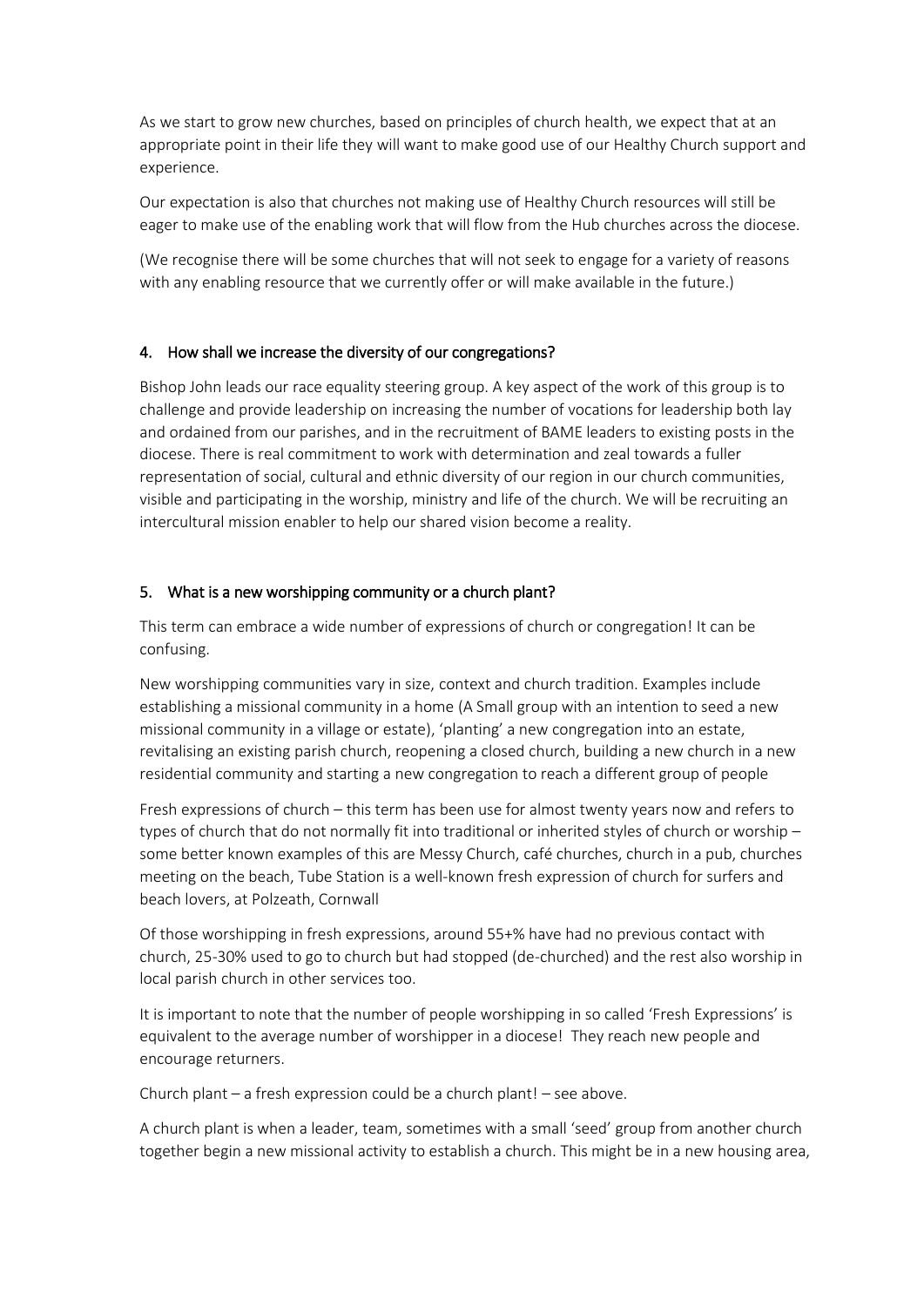an existing housing estate. Church plants reach new people and can grow and plant further plants to reach more people, new to faith.

The following links will provide more information and examples.

The Gregory Centre for church multiplication[: https://www.ccx.org.uk/](https://www.ccx.org.uk/)

Fresh Expressions[: https://freshexpressions.org.uk/](https://freshexpressions.org.uk/)

#### House of Bishops Statement on Church Planting and the Mission of the Church June 2018

Church planting is one among a variety of ways by which the Church of England seeks to share in the apostolic mission by proclaiming the gospel of Jesus Christ and drawing people into the adventure of discipleship. It is complementary to, and not a replacement for, other vehicles for mission, understood according to the breadth of meaning set out in the Anglican Communion's Five Marks of Mission1. While church planting is generally characterized by a focus on the first two marks, that does not entail a neglect of the other three. All are integral to the Church's witness.

*1 The Five Marks of Mission are: To proclaim the Good News of the Kingdom; To teach, baptise and nurture new believers; To respond to human need by loving service; To transform unjust structures of society, to challenge violence of every kind and pursue peace and reconciliation; To strive to safeguard the integrity of creation, and sustain and renew the life of the earth. (Bonds of Affection-1984 ACC-6 p49, Mission in a Broken World-1990 ACC-8 p101)* 

Planting new churches is a long-established and effective means of establishing the presence of a Christian community to witness to the gospel in new places, and of enabling that witness to be shared with more people in all places. It is integral to how the Church of England has shown its commitment to apostolicity and sought to express its catholicity.

All our churches were once planted. There have been previous periods in Church history of intensive planting of churches: notably for the Church of England in mediaeval times, Queen Anne's 50 New Churches, the Victorian era, and the interwar period.

In the past, church planting in the Church of England generally led to the formation of new parishes. The parish system has long been the Church of England's way of establishing churches, proclaiming the gospel and providing pastoral care in every community. That system has however never been fixed, and it has always evolved to adapt to new cultural and social conditions, for example through medieval chantry chapels, chapels of ease, or Victorian parish creation. In our day, Bishops' Mission Orders, church revitalisation and church planting are some of the ways in which this very adaptable system continues to evolve.

In this context, church plants can include entirely new church communities, or fresh expressions of church, or new congregations within existing church communities. The concept of church 'planting' can also include initiatives to revitalise existing churches through 'grafting' leadership, people and/or resources into them. We encourage and commend all such initiatives.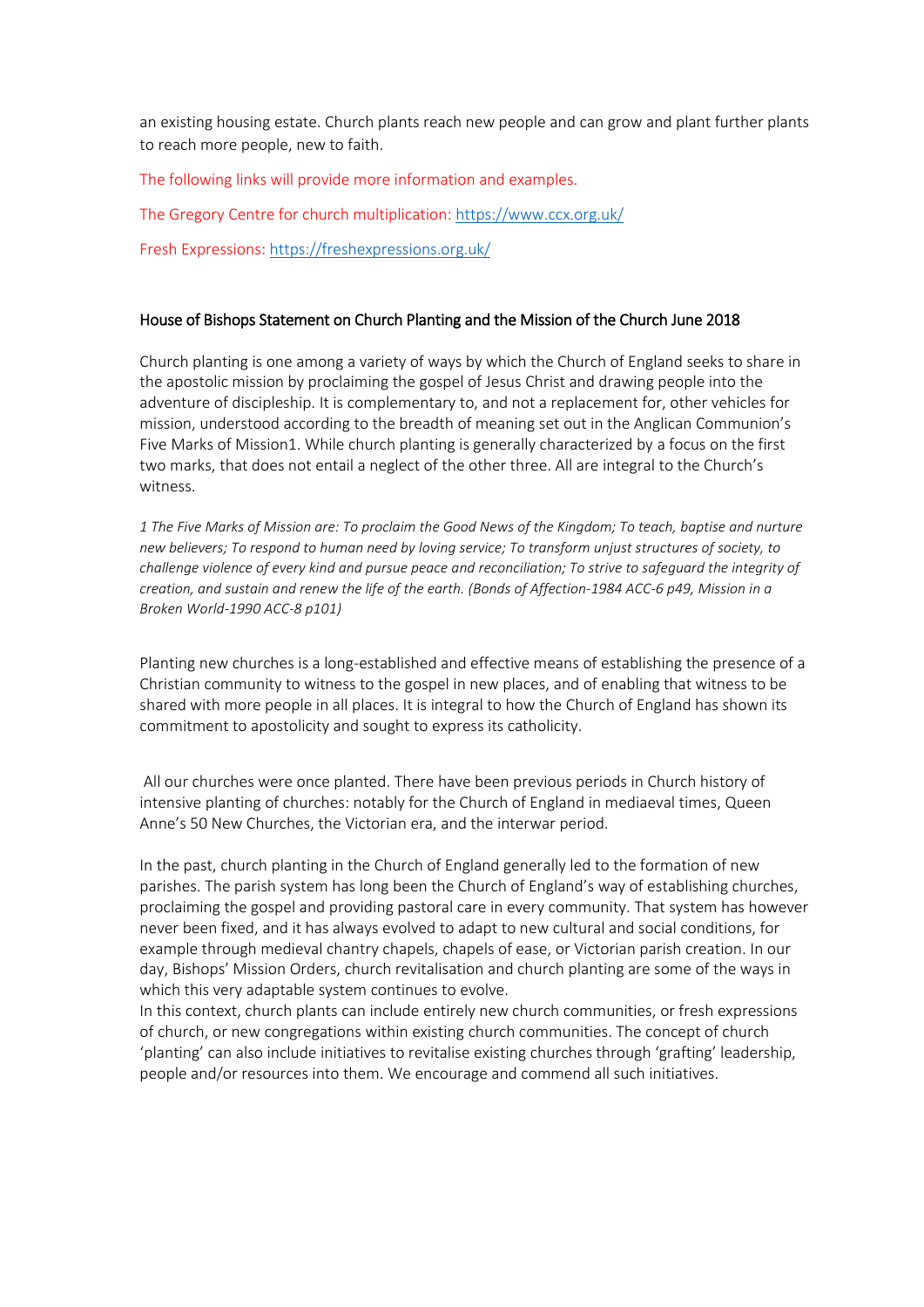#### 6. What is a mission hub church, and what will they do?

A Mission Hub Church is a parish church, but one where a leader and its congregation have a developed sense and vision for sharing in mission locally, and a clearly expressed desire, ability (or potential with added investment) to resource others in mission, evangelism, and enabling new ways of being church such as Fresh Expressions.

*(Evidence shows that Fresh Expressions often attract those who have left parish churches with inherited or traditional forms of worship (De-Churched) or have had no previous contact with Christian spirituality.)*

Some hubs churches will have larger, more gathered congregations, with those coming from beyond the parish, but having a growing desire to help grow the church in the community they live in too, and to be in a wider enabling partnership with others irrespective of tradition or style of worship. Some will have leaders with particular charisms that facilitate leadership with a wider emphasis than parochial leadership in a parish / benefice.

To achieve good coverage of the diocese we have identified 6 potential locations for our regional mission hub churches. Due to population density 2 hubs are proposed to serve Coventry, 1 in Nuneaton/ Bedworth , 1 in Leamington Spa, 1 in Alcester (but possibly working with Stratford on Avon too), and a sixth situated in Rugby. The locations enable us to offer enabling support to other parts of our diocese including rural areas.

A Mission hub church will offer a gathering point and a focus where people can come from local churches that the hub is seeking to enable and support. They will facilitate learning together, (especially for lay leaders/teams), encourage and share good practice, develop local mentoring between churches. They will be a little like a modern day version of a minster church to serve and equip churches around them. They will accompany and enable development of new congregations and ensure that central resources and drawn on in the right way to support this work. (If you think of a wheel then there is a hub connected by spokes to a rim. The design (connection) enables the wheel to rotate and perform its role.)

Any church can work with their nearest mission hub church, identify what needs they have in order for them to grow, and what gifts and experience they could share with others via the hub network. This will enable the sharing our gifts for mission and ministry in new ways between different churches and traditions. Churches wishing to work with Mission Hubs may chose with whom they work to ensure strong relational fit not just geographical proximity

St Marks Swanswell (Our City Resource church planted in 2017 at the invitation of Bishop Christopher) will provide a distinct additional resource, with a particular emphasis on resourcing / training for church planting in our city and urban areas and beyond.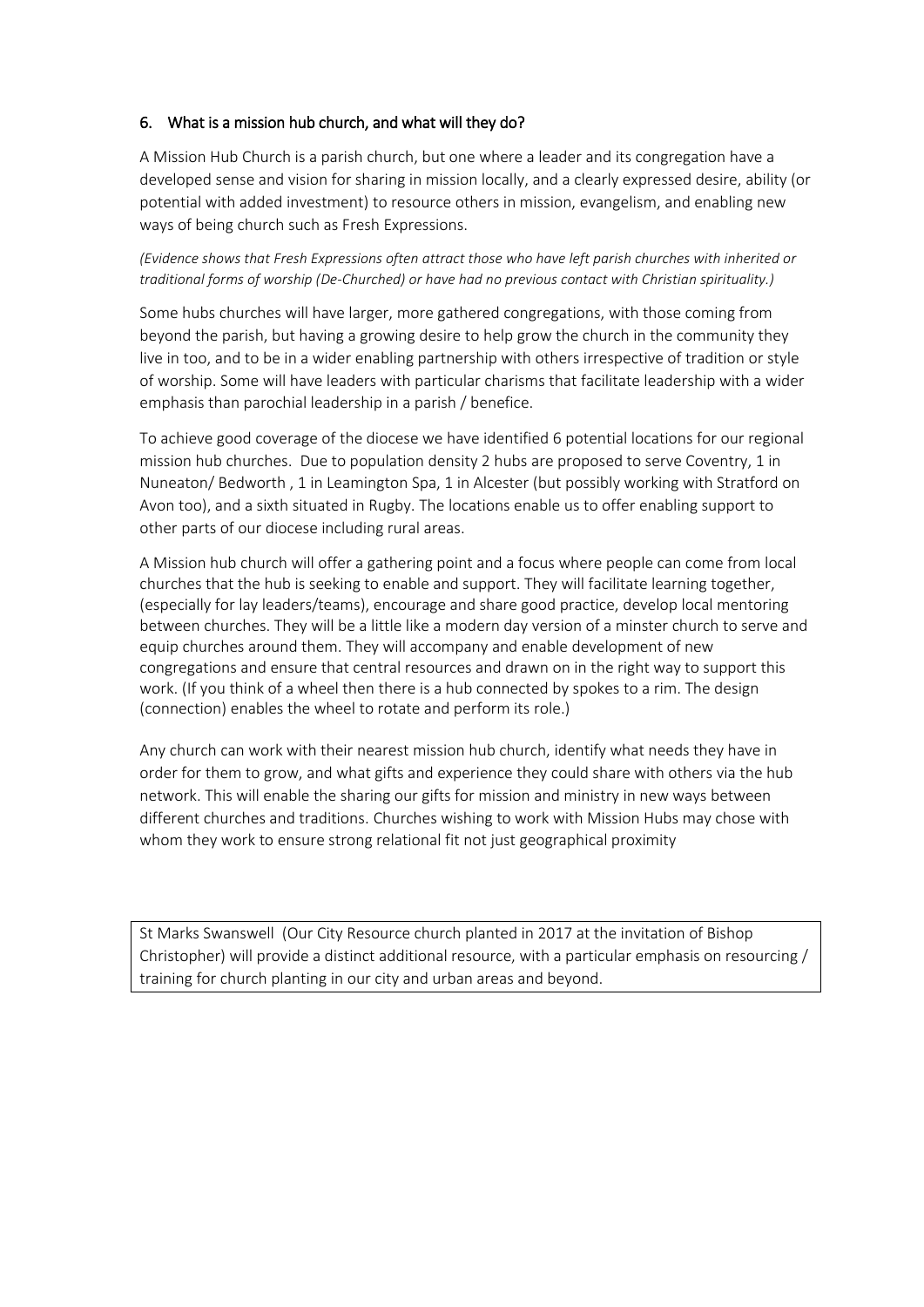#### **Diocesan Mission Hubs Churches**



#### **Criteria for selection as a Hub**

- Already previously identified as resourcing church
- Evidence of Church Growth
- Geographical reach Experience of planting
- Passion for planting
- Gifts of generosity and hospitality
- Desire to work in partnership with others to grow church
- A willingness to work together to realise the diocesan strategy



**COVIDO** 

**Building together with Jesus** as the Cornerstone Eph 2.19

#### What will the Hubs do?

- Facilitate learning for faith sharing
- Growth in baptismal call/discipleship
- ۷ Enabling and growing Fresh Expressions
- Pioneering support  $\ddot{\phantom{a}}$
- Lay enabling/mentoring
- 'Growing Faith' children/family/school Young adults
- Promote and facilitate a Diocesan
- "Mission apprentice" scheme Initiate new congregations themselves (Church plants)



Every church in our Diocese has its unique shape & call. We are all part of one body. The developing call of Hubs will be to work with local churches to facilitate, accompany, encourage growth in ways that are appropriate for their traditions and contexts.

#### Diocesan Mission 'Hub' Churches – Criteria for selection

Already previously identified as resourcing church Evidence of Church Growth Geographical reach Experience of planting Passion for planting Gifts of generosity and hospitality Desire to work in partnership with others to grow church A willingness to work together to realise the diocesan strategy

Church growth research – see link, identifies some key factors of growing churches which have helped identify potential hub churches.

[https://www.churchofengland.org/more/church-resources/church-growth-research](https://www.churchofengland.org/more/church-resources/church-growth-research-programme/anecdote-evidence)[programme/anecdote-evidence](https://www.churchofengland.org/more/church-resources/church-growth-research-programme/anecdote-evidence)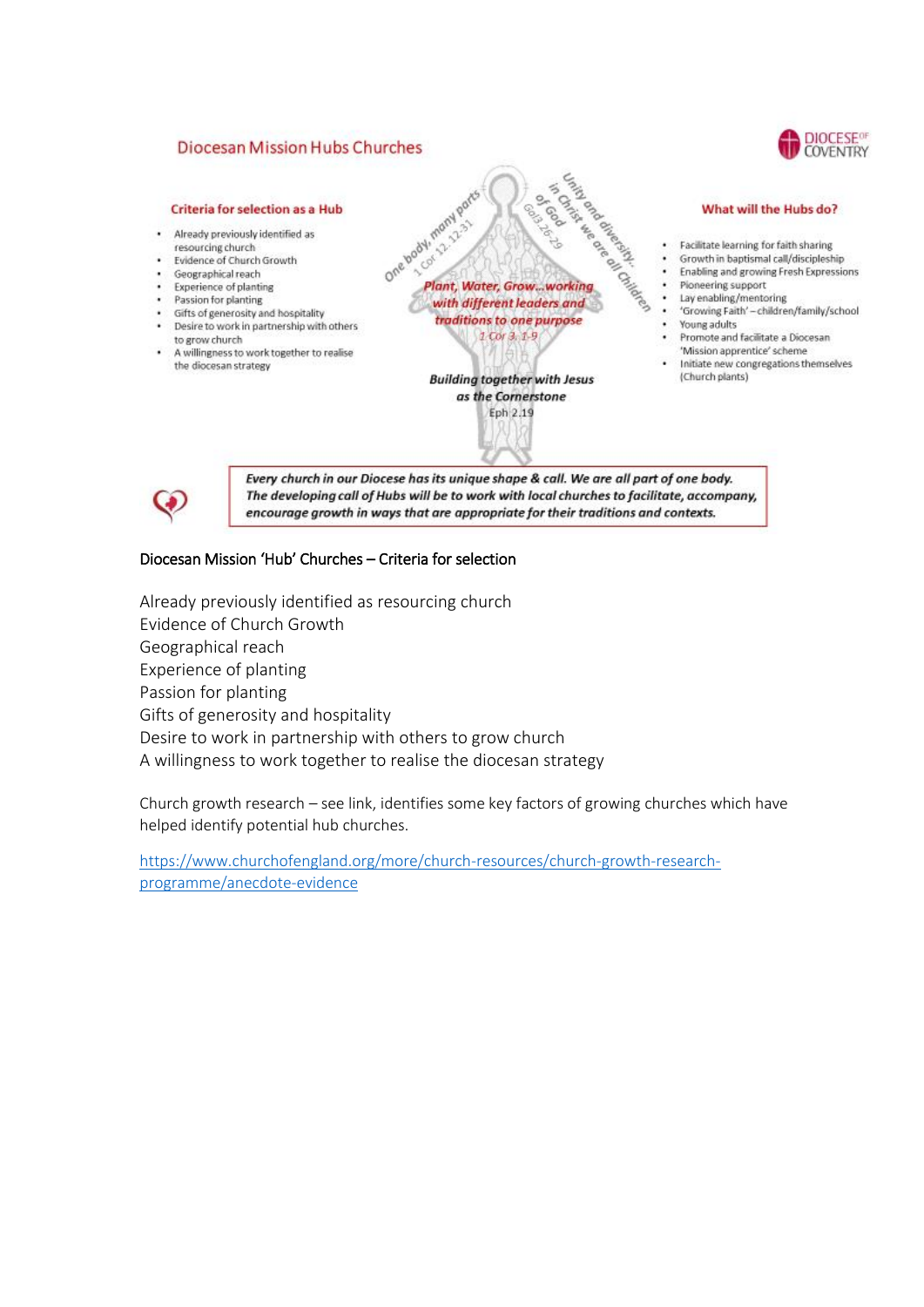

# A GROWING CHURCH IS LIKELY TO

Source: Anecdote to Evidence Church Growth report 2015.

# 7. Why are Mission Hubs located where they are?

#### Why can't every Deanery have a mission hub church?

Placement of Mission Hub churches in each Deanery would be cost prohibitive and would be an unequal distribution of resource. The geographical placement of six hubs provides the appropriate balance to the density of our population whilst still providing good reach to the wider diocese.

Any church can work with their nearest mission hub church, identify what needs they have in order for them to grow, and what gifts and experience they could share with others via the hub network. This will enable the sharing our gifts for mission and ministry in new ways between different churches and traditions.

Some churches already naturally share learning, mission and ministry and work in creative partnerships with those around them; this would continue of course.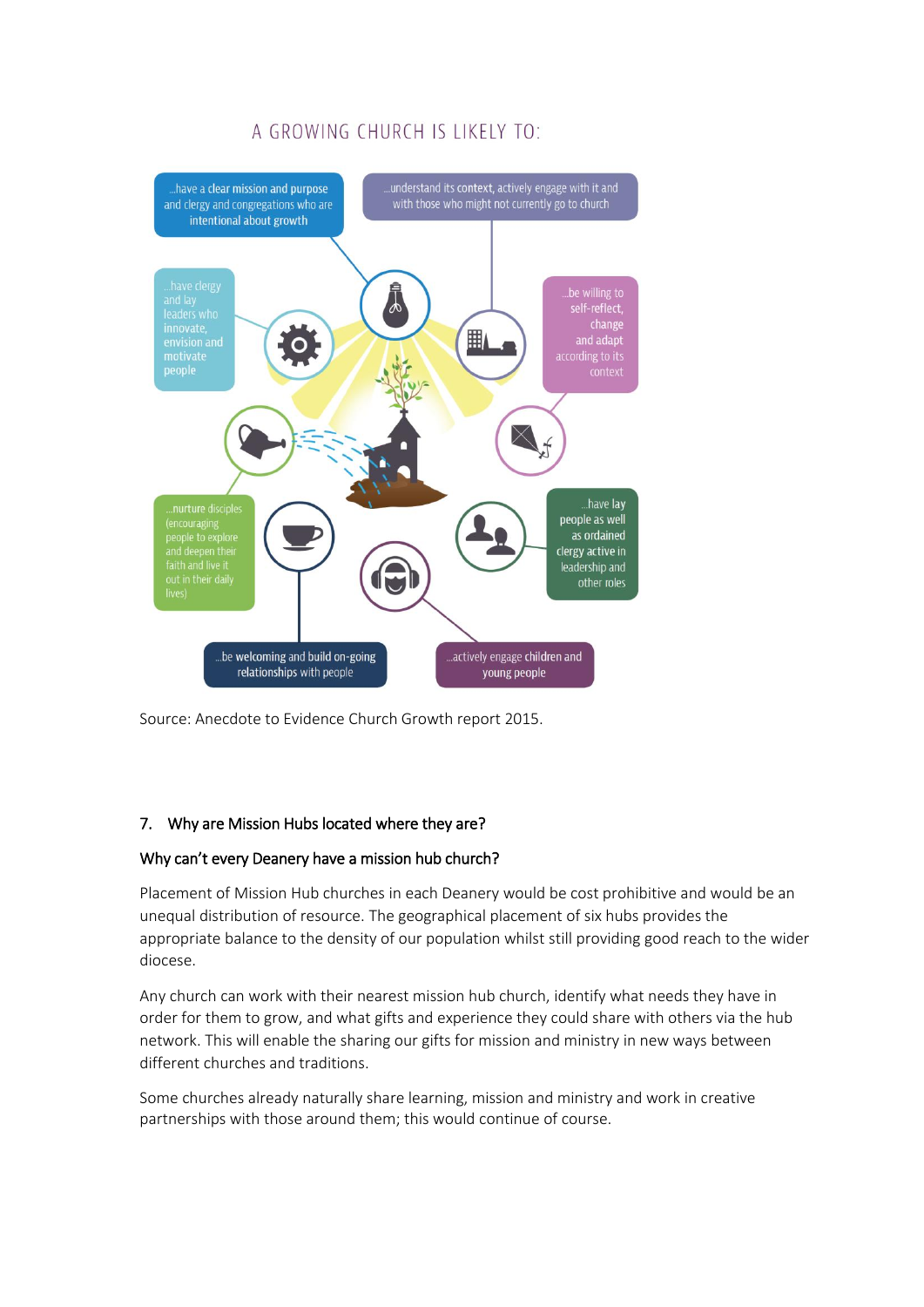#### 8. What is the difference between St Mark's resource church and mission hub churches?

St. Mark's is our city centre resource church. A number of resource churches have been funded through the urban regeneration fund at Holy Trinity Brompton and diocesan funding. They are churches that offer a particular 'style' of church, but what they are really gifted in, is with their leaders, to build capacity to resource other city churches to start new congregations; and mission to students and young adults. Revd Phil Atkinson is the Vicar of St. Mark's Swanswell, our resource church. The church is investing in teams, teams not just for themselves but in order to give ministry away and so they have a particular role. The evidence from the resource churches that have been established for longer, in various other dioceses, is that they are starting to do this work, planting new congregations and in a variety of church traditions. St Marks are already building capacity ready to support city centre / urban church plants, and have started some resource support work in the Coventry.

A Mission hub church will offer a gathering point and a focus where people can come from local churches that the hub is seeking to enable and support. They will facilitate learning together, (especially for lay leaders/teams), encourage and share good practice, develop local mentoring between churches. They will be a little like a modern day version of a minster church to serve and equip churches around them. They will accompany and enable development of new congregations and ensure that central resources and drawn on in the right way to support this work. (If you think of a wheel then there is a hub connected by spokes to a rim. The design (connection) enables the wheel to rotate and perform its role.)

#### 9. How will rural churches be resourced as part of this vision?

The proposed mission hubs at Alcester/Stratford, Rugby (a sandwich surrounded by rural communities) and Leamington Spa will support and serve rural communities in facilitating and enabling growth of new worshipping communities. Additionally the proposed hub at Westwood has a particular experience in facilitating 'missional communities' (Christian groups that can be seeds for new congregations to grow. This model works especially well in rural communities). It is important to note that the hubs will work in a partnership model facilitating context sensitive approaches to church growth. Part of this enabling will inevitably draw on the expertise of leaders / churches in rural, who can share learning and good practice in a wider way via the work of the hub.

The Archdeacon Missioner is also working with a group of rural leaders to explore specific models for developing mission and ministry in rural communities.

### 10. Some of our church buildings can be a drain on resource for mission; what help and advice is available to help us re-purpose or close church buildings?

There are a number of possibilities to explore regarding the mission opportunities of our buildings. With the support of the Director of Operations Stephen Davenport, Clare Strachan who leads on church buildings strategy, advice can be given on how to re-purpose a building, setting up community interest groups, leasing of buildings, or exploration of a 'festival church' model. This model removes the requirement for weekly worship, but enables opportunities for worship at key festivals such as Christmas and Easter, to be utilised.